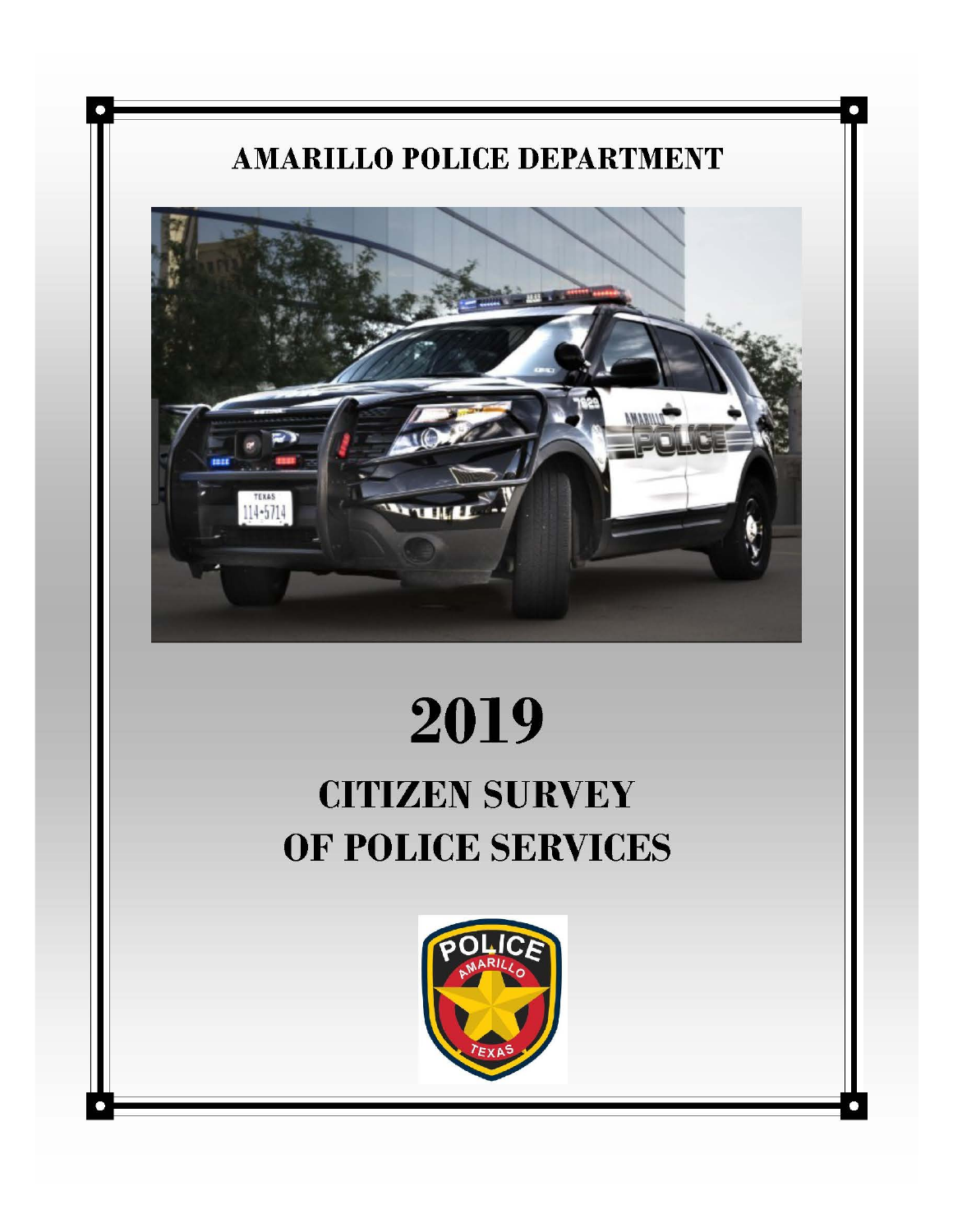### **TABLE OF CONTENTS**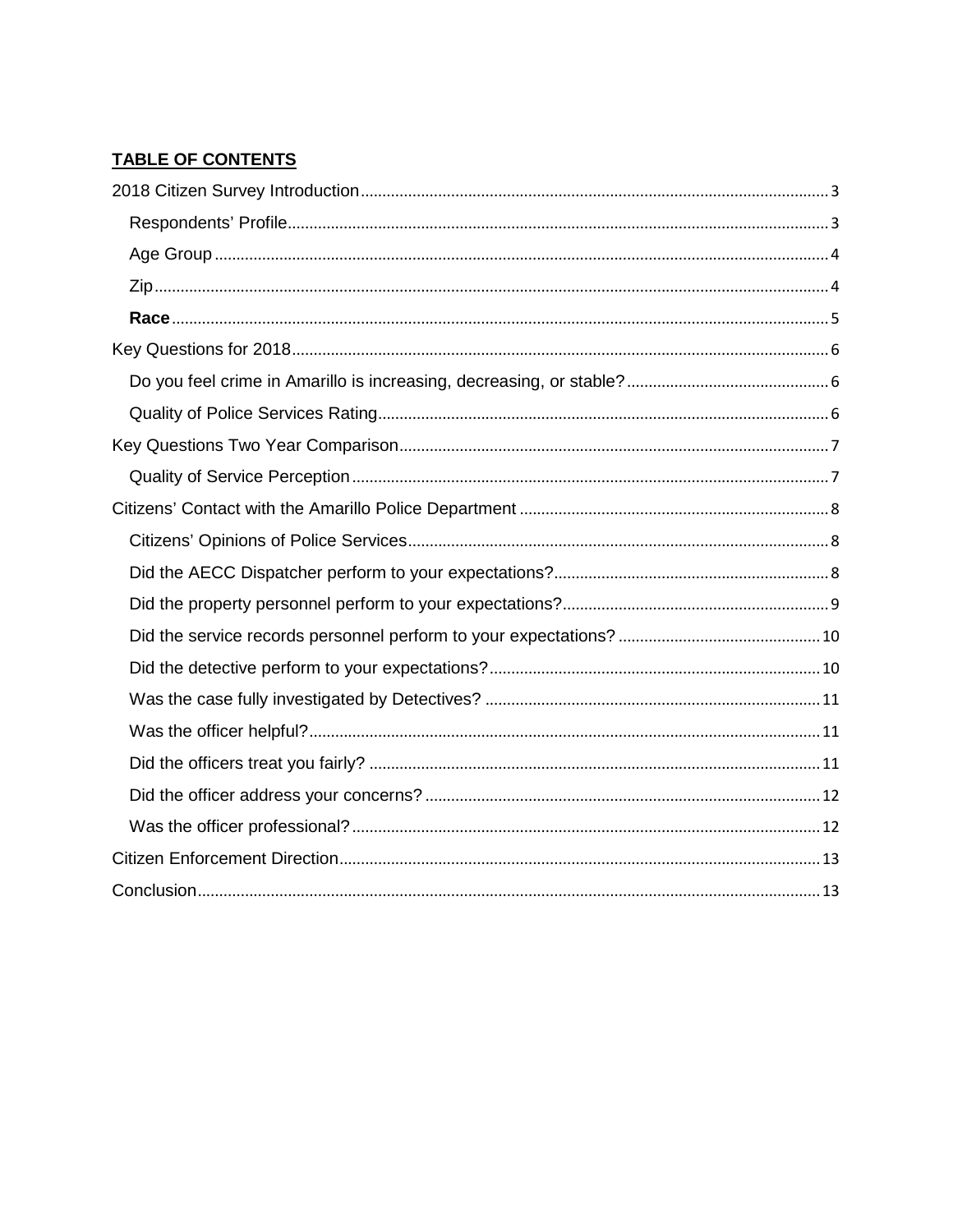#### <span id="page-2-0"></span>**2019 Citizen Survey Introduction**

The City of Amarillo Police Department is committed to providing citizens with exemplary service and a safe city. In order to ensure the department is meeting the community's needs and expectations, the Amarillo Police Department asks the opinions of citizens by notifying citizens through the news, social media, and APD webpage of Quality of Service Survey on Survey Monkey. When requested, paper surveys were sent to citizens if they did not have access to the internet. The survey poses key questions to assist the department in determining overall agency performance and competence of agency employees, citizens' perception of officers' attitudes and behavior, community concern over safety and security in Amarillo, as well as citizens' recommendations and suggestions for improvements.

The survey allows residents to convey their priorities for enforcement and it serves as a report card that provides insight when establishing goals, enhancing training, and shaping the future of the Police Department. Many of the questions are repeated each year to provide a reference for comparison of changes both in public opinion and for areas of new concern. Analysis of the survey results assists in tracking opinions regarding the quality of services and helps direct the focus of the department's efforts to better serve the citizens of Amarillo.

The citywide 2019 survey conducted in April 2019 had a .31 percent response rate per population, but the response rate increased from the responses from 2018 at .21 percent. The department anticipates the public participation to increase with greater community involvement and communication.

#### **Respondents' Profile**

#### Gender

The survey results showed 52 percent of the respondents identified themselves as female and 38 percent identified themselves as male. Ten percent of respondents chose not to answer the gender question.

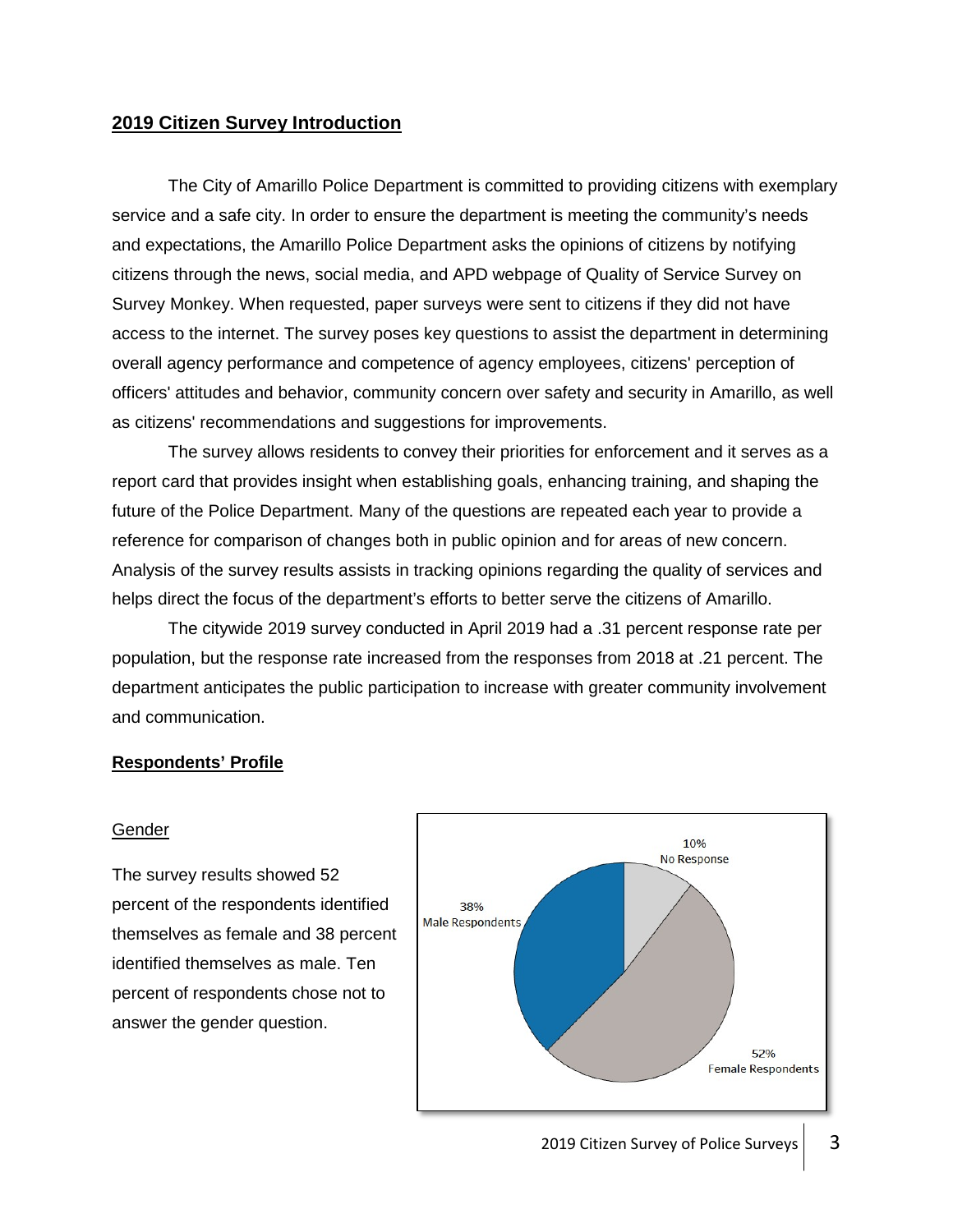#### <span id="page-3-0"></span>**Age Group**

The greatest responses came from citizens in the 61-70 age group, followed by 41-50, followed by the 51-60 and 71+ groups, respectively. Overall, 73.17 percent of respondents were 41 years of age and older.



#### Zip Code **Households Surveys Completed** Percent by Zip 79101 1,278 10 0.78% 79102 4,002 19 0.47% 3,603 79103  $24$ 0.67% 79104 2,538  $\overline{4}$ 0.16% 11,830 0.52% 79106 61 10,721 0.27% 79107 29 0.81% 79108 4,665 38 19,172 0.77% 79109 148 0.76% 79110 7,097 54 79111 500  $\mathbf{1}$ 0.20% 79118 7,011 41 0.58% 79119 4,503 53 1.18% 79121 2,922  $27$ 0.92% 79124 3,059  $27$ 0.88% No Answer 110 82,901 646 0.78%

### **Zip**

The greatest majority of respondents were in 79109 zip code, as well as 79106 and 79119. There are more households in these areas. Zip code 79119 had the most percentage of households that responded.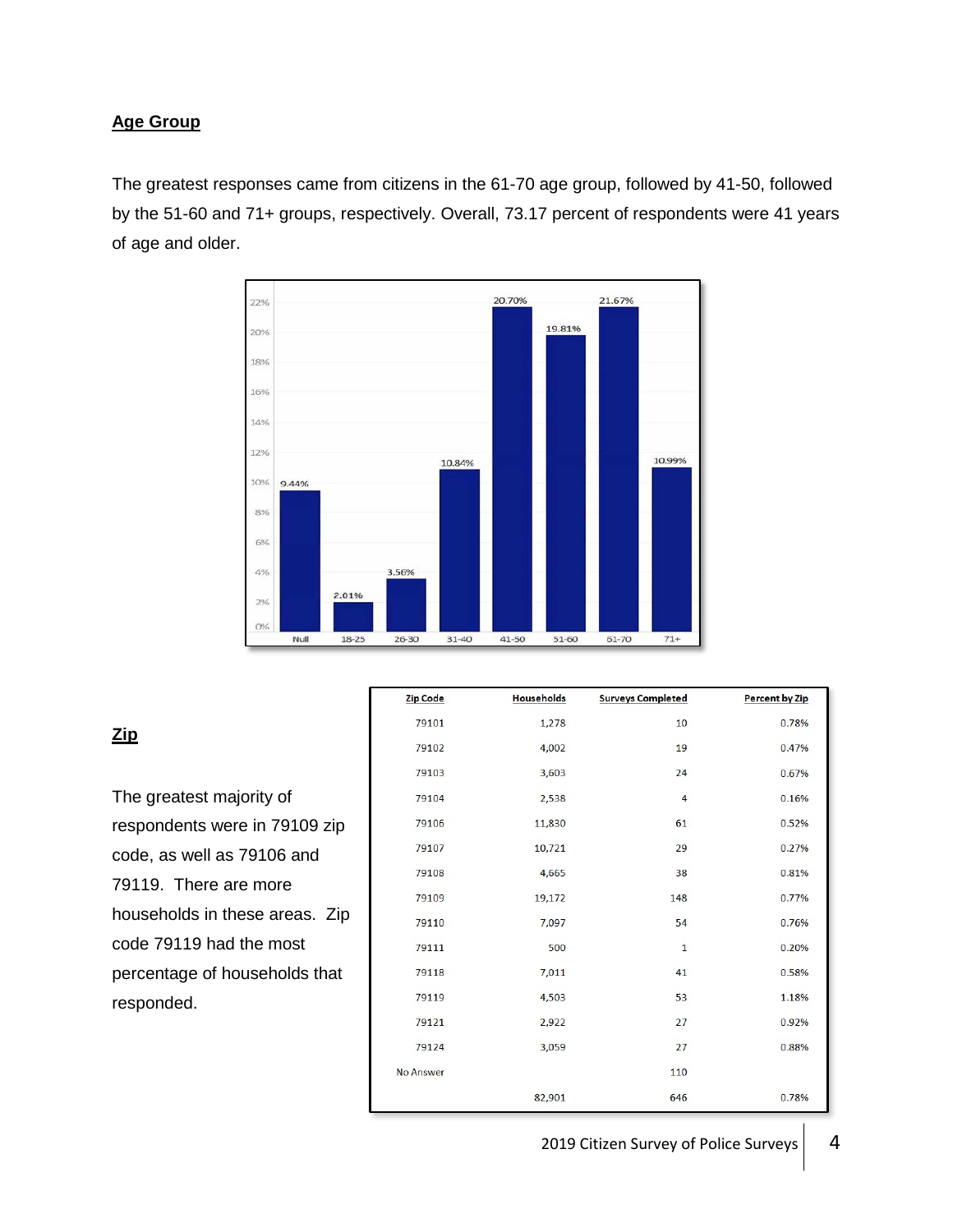#### <span id="page-4-0"></span>**Race**

The survey showed 94.16 percent of respondents identified themselves as White and 1.55 percent identified as American Indian and African Americans accounted for 1.3 percent, respectively. Hispanic citizens accounted for 9.70 percent.





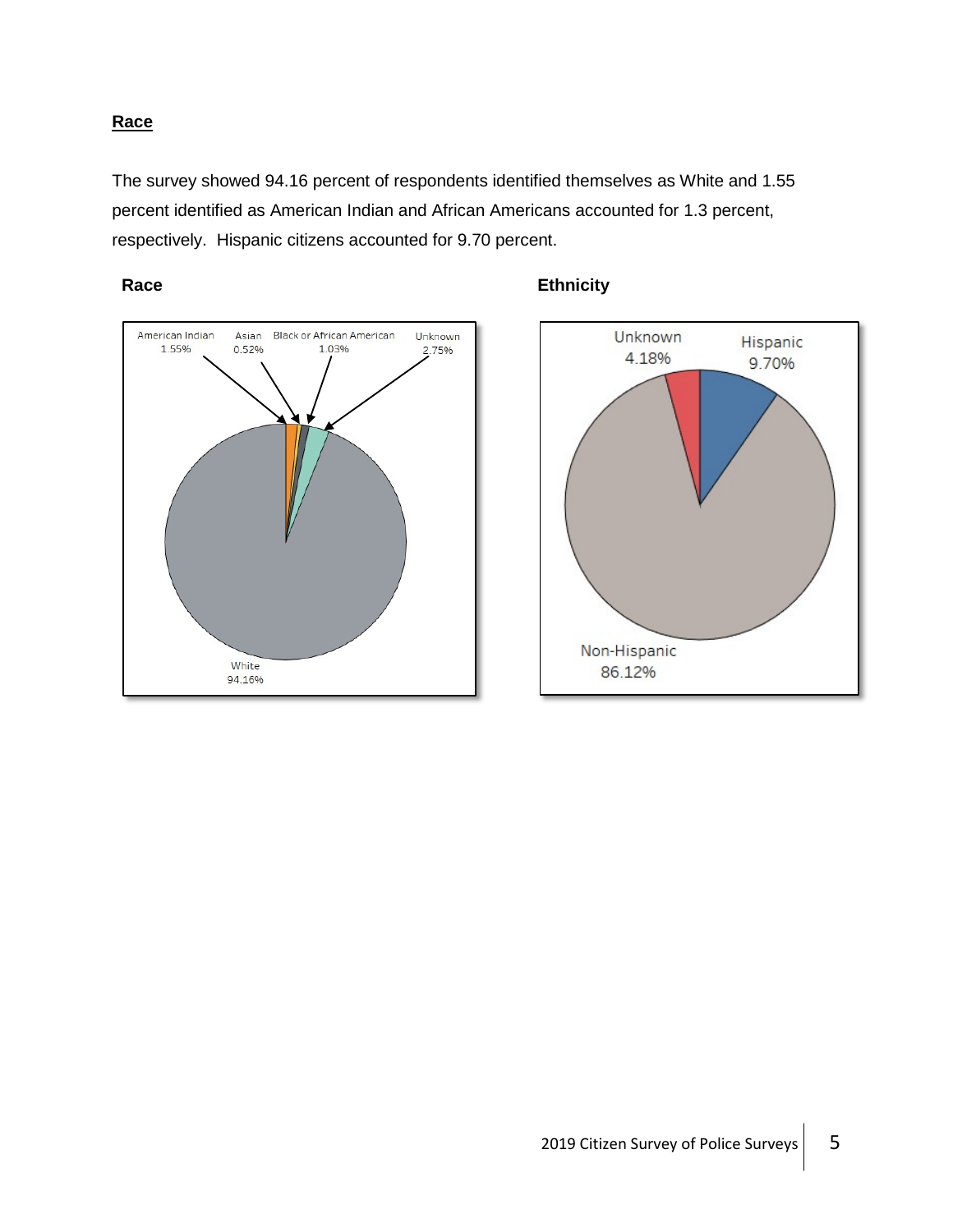#### <span id="page-5-0"></span>**Key Questions for 2019**

#### Do you feel crime in Amarillo is increasing, decreasing, or stable?

When asked specifically about the perception of crime in Amarillo, the survey asked if respondents felt crime was significantly increasing, increasing, stable, decreasing, or significantly decreasing; 48 percent of the respondents felt crime was increasing while 9 percent felt that crime was decreasing. On each extreme pole, 11 percent of citizens that responded they felt crime was significantly increasing, while 4 percent thought it was significantly decreasing.



#### Quality of Police Services Rating

When asked to judge the overall quality of police service using a standard grading scale using excellent, above average, average, below average and poor. 32 percent of the survey respondents gave the Police Department Excellent. Overall, 84 percent of respondents rated APD Quality of Service as average or above.

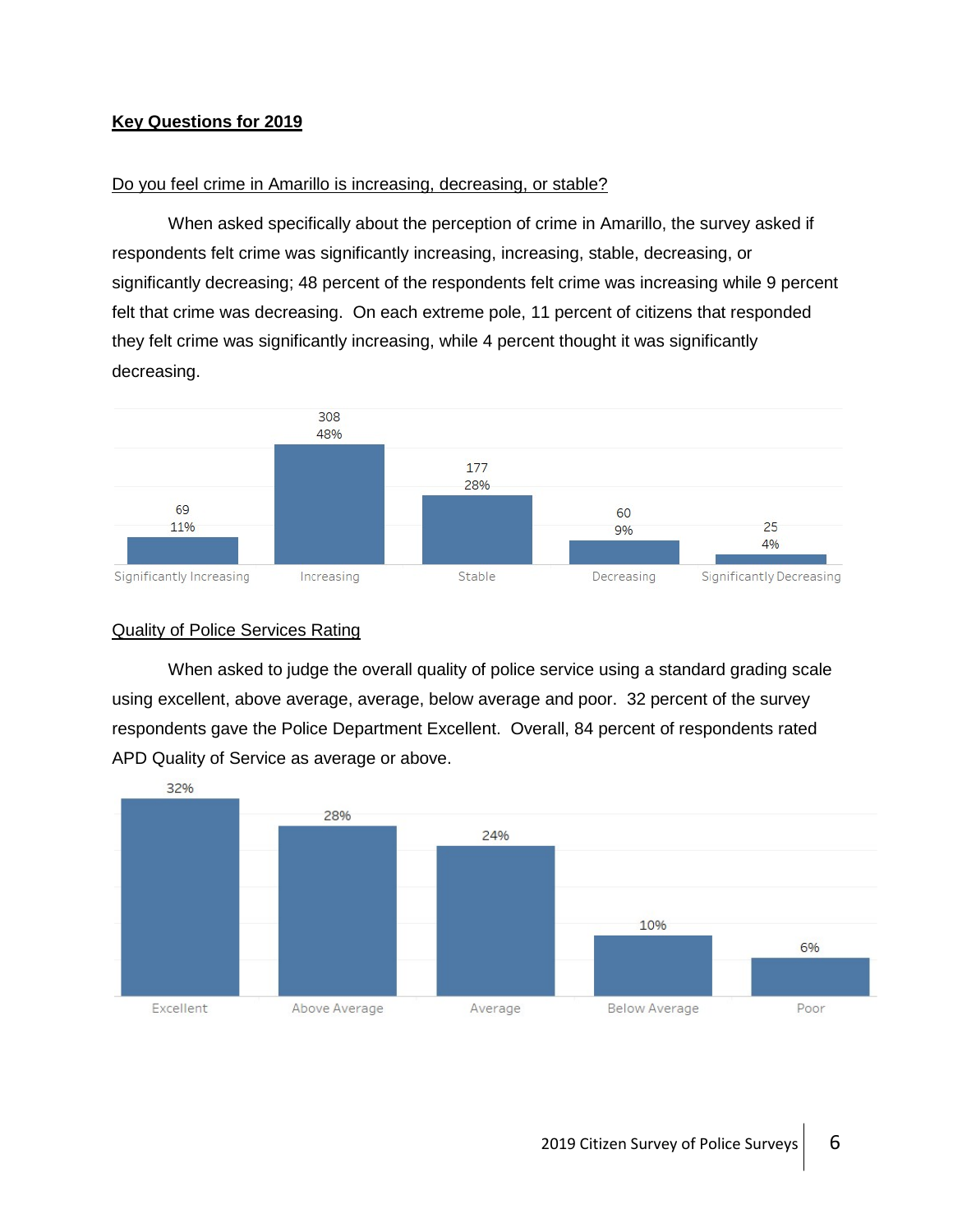#### <span id="page-6-0"></span>**Key Questions Two Year Comparison**

Key questions addressing citizen concern for safety, the level of crime, and quality of police services are asked every year to examine potential changes in citizens' perceptions. The following charts compare responses for 2019 to 2018.

#### Quality of Service Perception

There was a 7 percent increase in respondents in 2019 who rated APD excellent at 32 percent, from 2018. Of the respondents that answered the question, 84 percent rated APD as average or above, which is a 4 percent increase. Additionally, 2 percent fewer respondents rated APD as below average than last year.





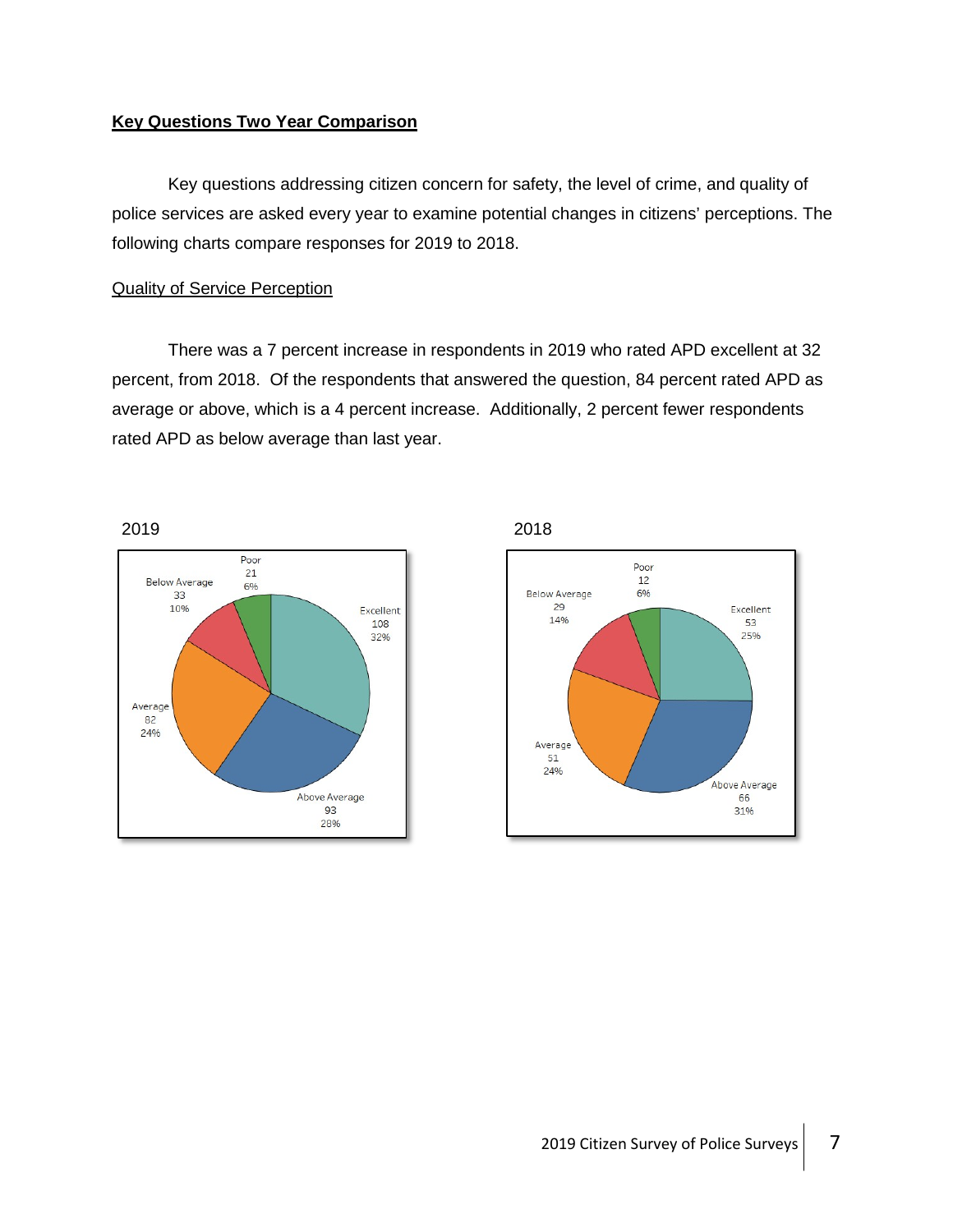#### <span id="page-7-0"></span>**Citizens' Contact with the Amarillo Police Department**

To better understand the context of respondents' assessments and opinions, it is helpful to know the type of contact respondents had with the police department in 2019. For instance, 40 percent of respondents had no contact with police. Consequently, these respondents may not be able to fairly assess the questions regarding employee performance, call handling, and agency employee competence.

#### **Citizens' Opinions of Police Services**

Valuing citizen opinions, the survey included questions specifically to address the respondents' level of satisfaction with police employee performance, handling calls for service, and employee competence. These questions assist in focusing resources to address any concerns.

#### Did the AECC Dispatcher perform to your expectations?

The survey results showed 86 percent of those that answered this question who had contact with AECC



**Dispatch** personnel thought the employee met



the citizen's expectations, and 14 percent felt dispatcher did not meet expectations.

When asked if the dispatcher was courteous and

professional, 79 percent said yes. Moreover, 71



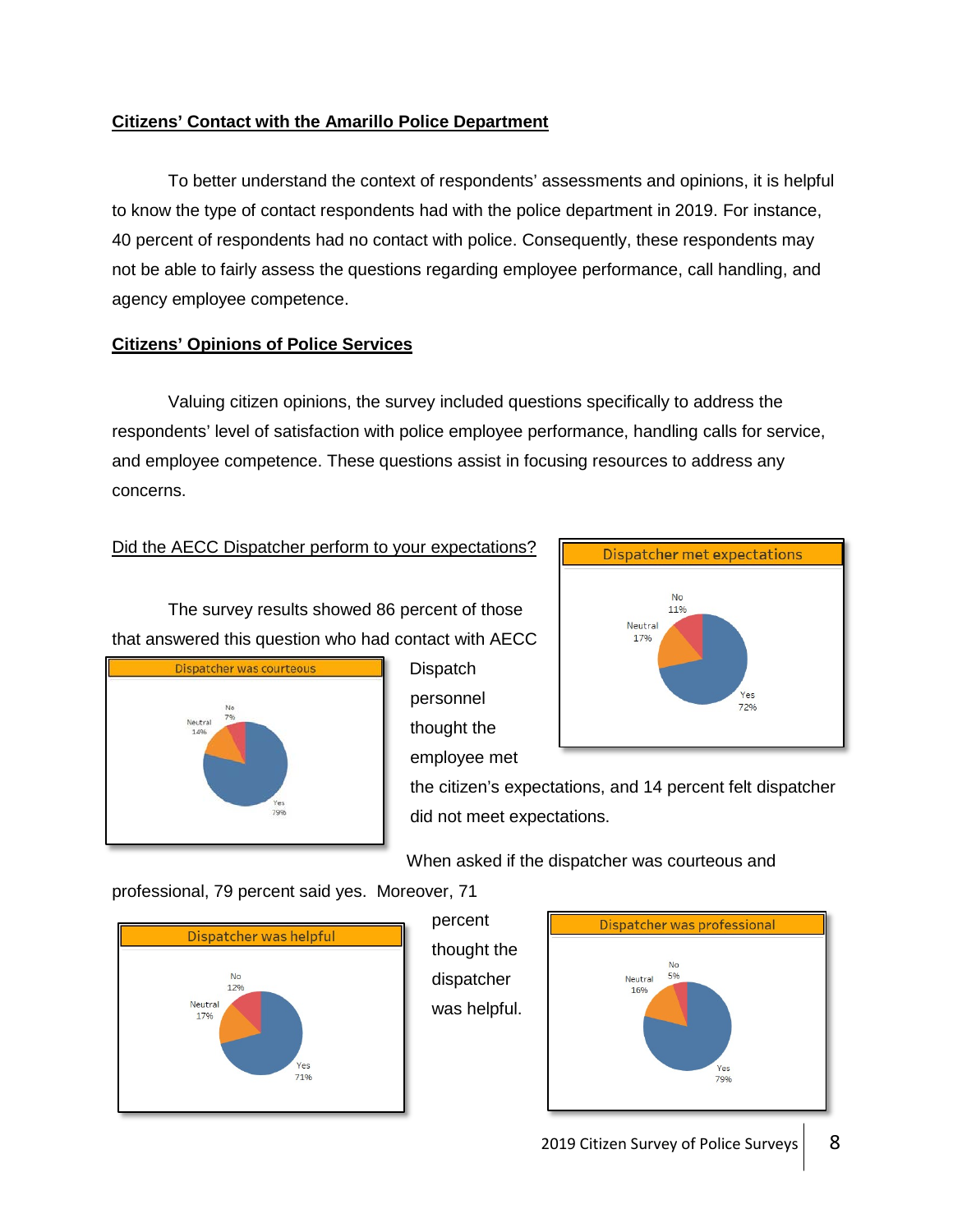#### <span id="page-8-0"></span>Did the front desk personnel perform to your expectations?

Of the respondents, 84 percent felt the front desk personnel met expectations with 16 percent disagreeing.









#### Did the property personnel perform to your expectations?

When questioned about property personnel, 54 percent felt the unit met expectations, and 23 percent thought personnel was courteous.

52 percent felt the

courteous, helpful, and professional.

front desk was



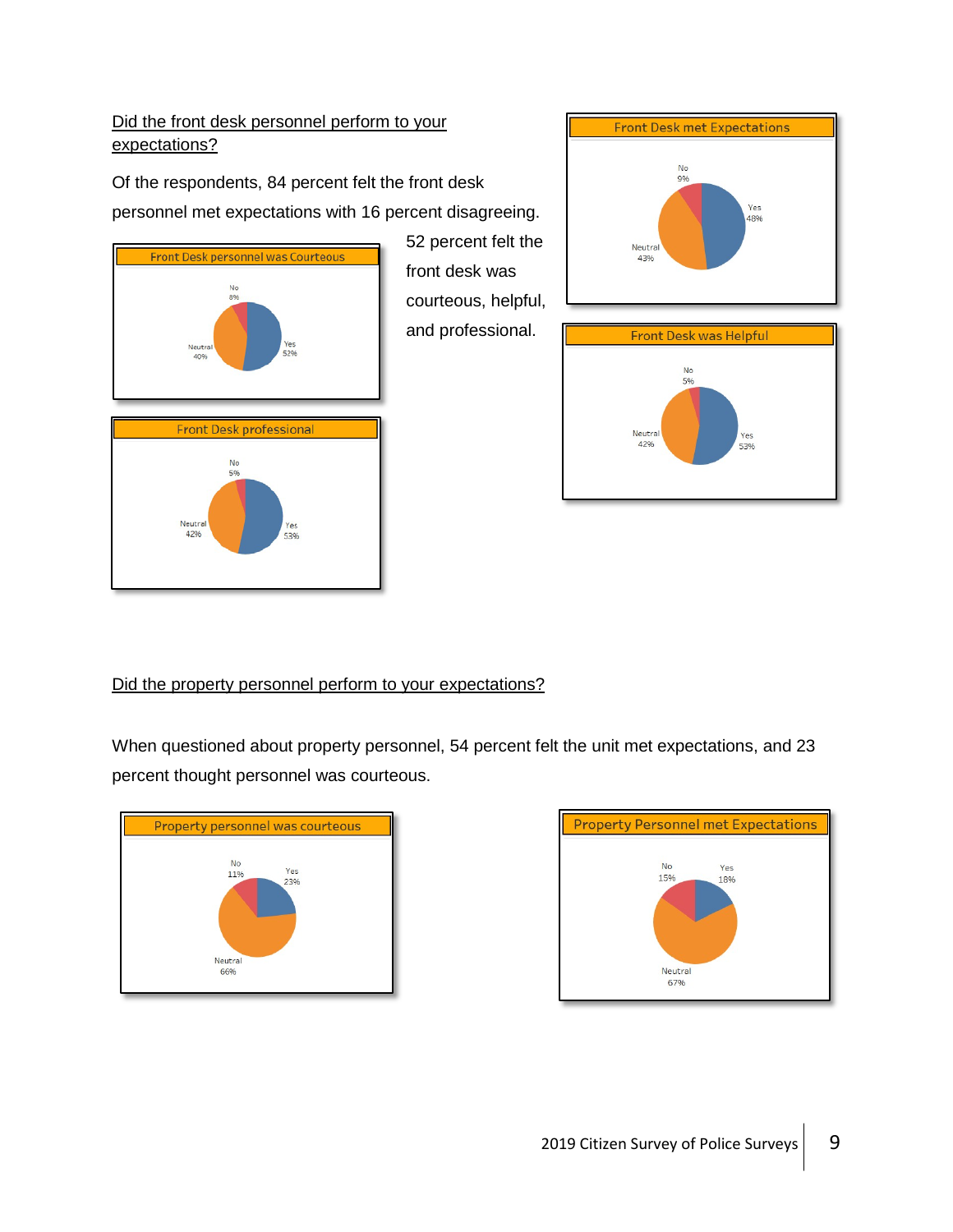#### <span id="page-9-0"></span>Did the service records personnel perform to your expectations?

Service records personnel met expectations according to 72 percent of citizens, with 28 percent answering no, and were rated as courteous and professional by 80 percent of respondents.









#### Did the detective perform to your expectations?



Detectives met expectations according to 36 percent of respondents, with 34 percent answering no, and contact was easy 44 percent of respondents, having neutral



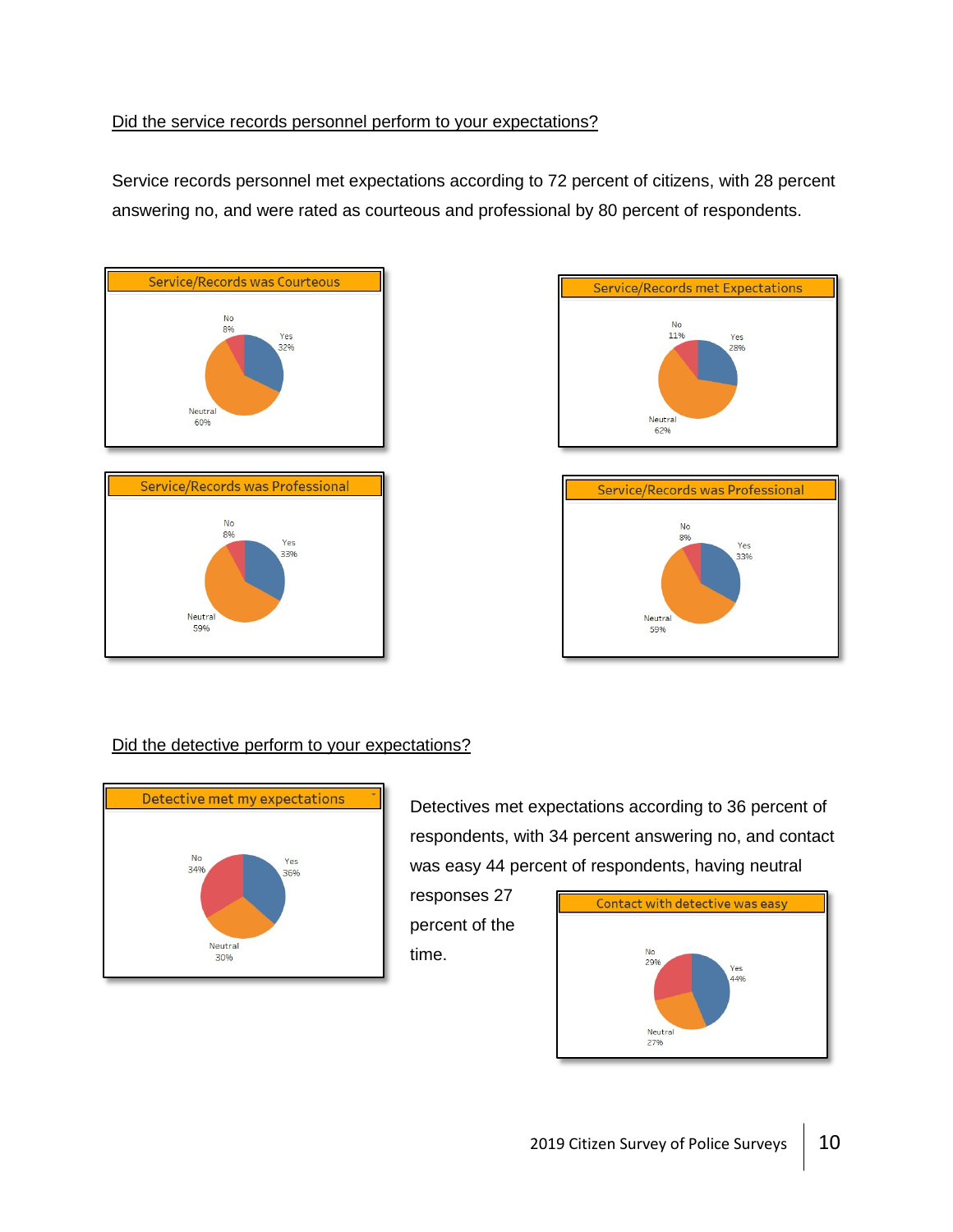#### <span id="page-10-0"></span>Was the case fully investigated by Detectives?

Detectives fully investigated cases 34 percent of the time with 28 percent having neutral responses. Responses regarding the professionalism of detectives rated 50 percent answering yes, with 19 percent disagreeing.



#### **Officer was Helpful Strongly Disagree** 10% Disagree 1296 **Strongly Agree** 46% Neutra 1496 Agree 1896

Case investigated fully

 $N<sub>c</sub>$ 

389

Yes

34%

Neutral 28%

Was the officer helpful?

Officers were given positive ratings as being helpful in 74 percent of responses, and 22 percent disagreeing. Officers duties often serve to break up crime, fights, or address domestic violence issues. The survey showed that 16 percent of respondents had been arrested, detained as a suspect, or given a citation which could skew the views of the respondents.

#### Did the officers treat you fairly?

The importance of being treated fairly is highly valued at APD, and reflecting this value, 85 percent of citizens thought they were treated fairly by officers, and 15 percent disagreed.

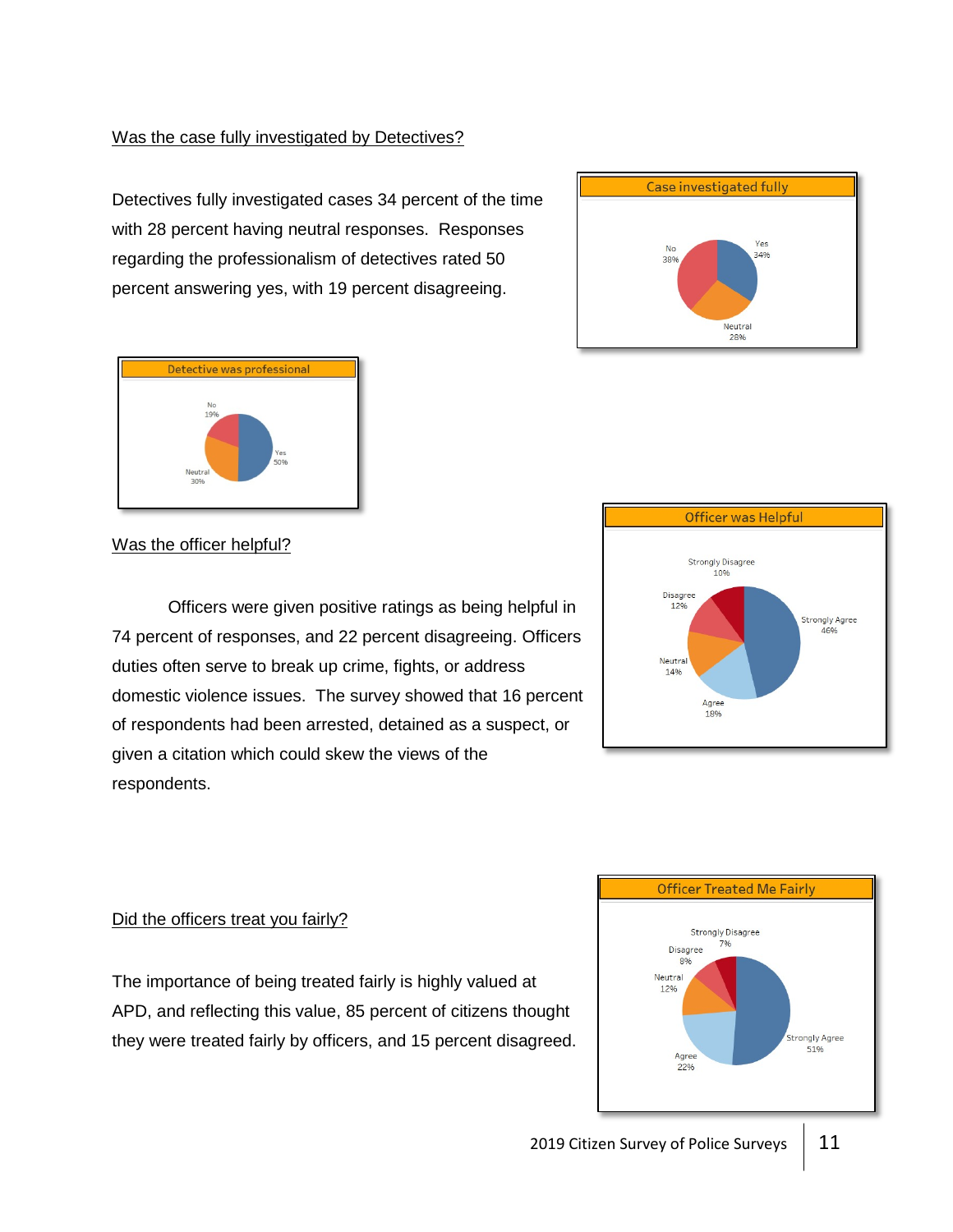#### <span id="page-11-0"></span>Did the officer address your concerns?

Addressing citizen concerns is a priority and 61 percent thought their concerns were adequately addressed by officers, with 22 percent disagreeing.



#### Was the officer professional?

Professional demeanor is a quality that officers must have at APD, and 75 percent of citizens responding that the officer was professional during their encounter, and 12 percent disagreed.

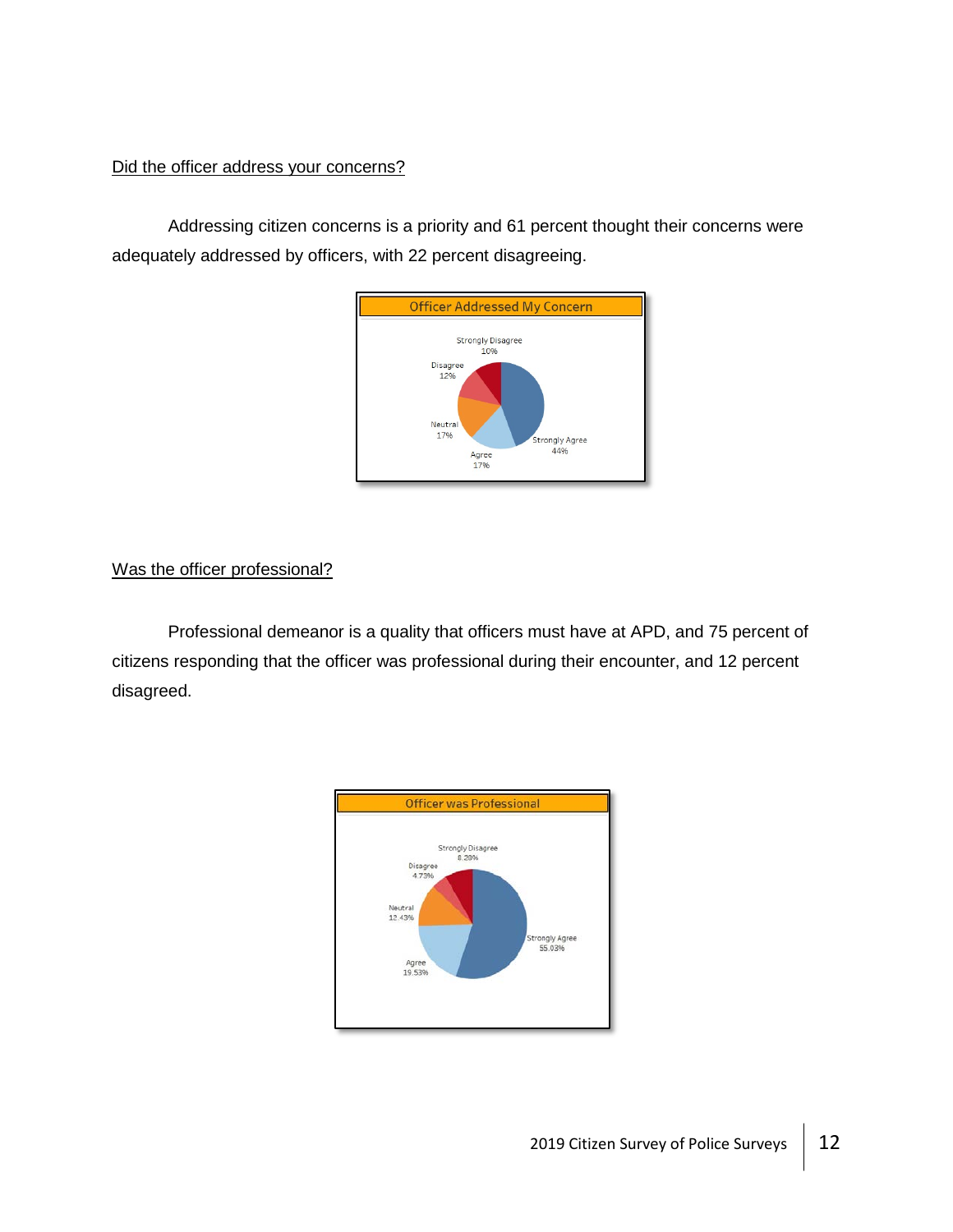#### <span id="page-12-0"></span>**Citizen Enforcement Direction**

Citizens were asked where the police department should concentrate its efforts by ranking each of the following priorities one through five. The majority of respondents ranked combating drug use and sales as the top priority. Patrolling neighborhoods was rated second priority, then enforcing drunk-driving laws, improving traffic safety, and reducing domestic violence, respectively.

| <b>2019 Ranking of Citizen Concerns</b> |                                     |  |
|-----------------------------------------|-------------------------------------|--|
| <b>Priority</b>                         | Concern                             |  |
| 1                                       | <b>Combat Drug Use and Sales</b>    |  |
| $\overline{2}$                          | <b>Patrolling Neighborhoods</b>     |  |
| 3                                       | <b>Enforcing Drunk Driving Laws</b> |  |
| 4                                       | <b>Improving Traffic Safety</b>     |  |
| 5                                       | <b>Reduce Domestic Violence</b>     |  |

#### **Conclusion**

The police department utilizes the Quality of Police Services survey to measure organizational performance success. The survey results show the men and women of the police department continue to do an outstanding job providing quality police services to Amarillo citizens. The survey has been undertaken for three years, and respondents have consistently rated the department's overall quality of police services favorably.

Although the members of the police department continue to deliver high quality police services for the citizens, there are opportunities for the police department to better engage the community in addressing the fear of crime, the prevention of crime, and survey participation. The results of the survey completed in April 2019 found that 48 percent of the respondents believed crime in Amarillo is increasing even though crime is actually decreasing. In comparison, Amarillo's Uniform Crime Report (UCR) crime rate for 2016 was 54.37 offenses per